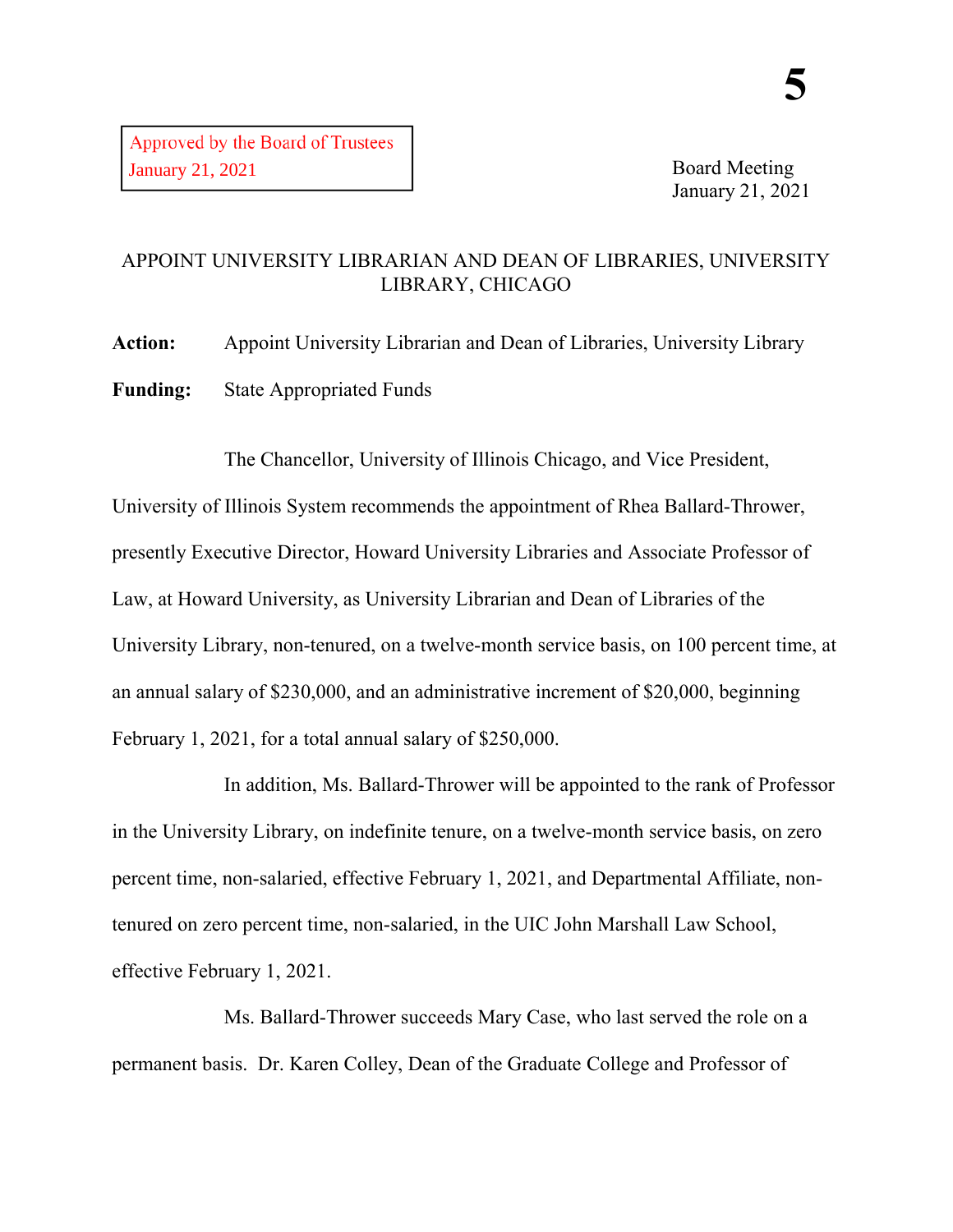Biochemistry and Molecular Genetics in the College of Medicine, has been serving in the position on an interim basis since August 1, 2020, while a national search was conducted.

This recommendation was forwarded from the Provost and Vice Chancellor for Academic Affairs in conjunction with the advice of a search committee.<sup>[1](#page-1-0)</sup>

The Board action recommended in this item complies in all material

respects with applicable State and federal laws, University of Illinois *Statutes, the* 

*General Rules Concerning University Organization and Procedure,* and the Board of

Trustees policies and directives.

The Executive Vice President and Vice President for Academic Affairs

concurs with this recommendation.

The President of the University recommends approval.

<span id="page-1-0"></span> <sup>1</sup> Astrida Orle Tantillo, *Chair*, Professor of Germanic Studies and History, and Dean, College of Liberal Arts and Sciences; Andrew Boyd, Associate Professor of Biomedical Health and Information Sciences and Associate Professor of Physical Therapy, College of Applied Health Sciences, Associate Professor of Medical Education, and Center Affiliate, Center for Clinical and Translational Sciences, College of Medicine, Associate Chief Health Information Officer, Office of the Chief Health Information Officer, UI Health, and Associate Vice Chancellor for Research, Office of the Vice Chancellor for Research; Kathryn H. Carpenter, Professor, University Library, and Associate University Librarian and Associate Dean, Library of Health Sciences Chicago; Rodney Chambers, Business Administrative Associate, University Library; Eileen Collins, Professor of Biobehavioral Nursing Science and Associate Dean for Research, College of Nursing; Emily M. Johnson-Barlow, Associate Professor and Regional Health Sciences Librarian, Library of Health Sciences Peoria, Clinical Associate, Department of Family and Community Medicine, and Department of Pediatrics, College of Medicine; Mary Therese Keehn, Director of Interprofessional Education, Office of the Vice Chancellor for Health Affairs, Associate Dean of Clinical Affairs, College of Applied Health Sciences; Marcia E. Lausen, UIC Distinguished Professor, Professor of Design, and Director, School of Design, College of Architecture, Design and the Arts; Linda A. Naru, Associate University Librarian and Associate Dean, University Library; Robert Hal Sloan, Professor and Head, Department of Computer Science, College of Engineering; Clark Stanford, UIC Distinguished Professor, Professor of Restorative Dentistry and Dean, College of Dentistry, Professor of Bioengineering, College of Engineering.